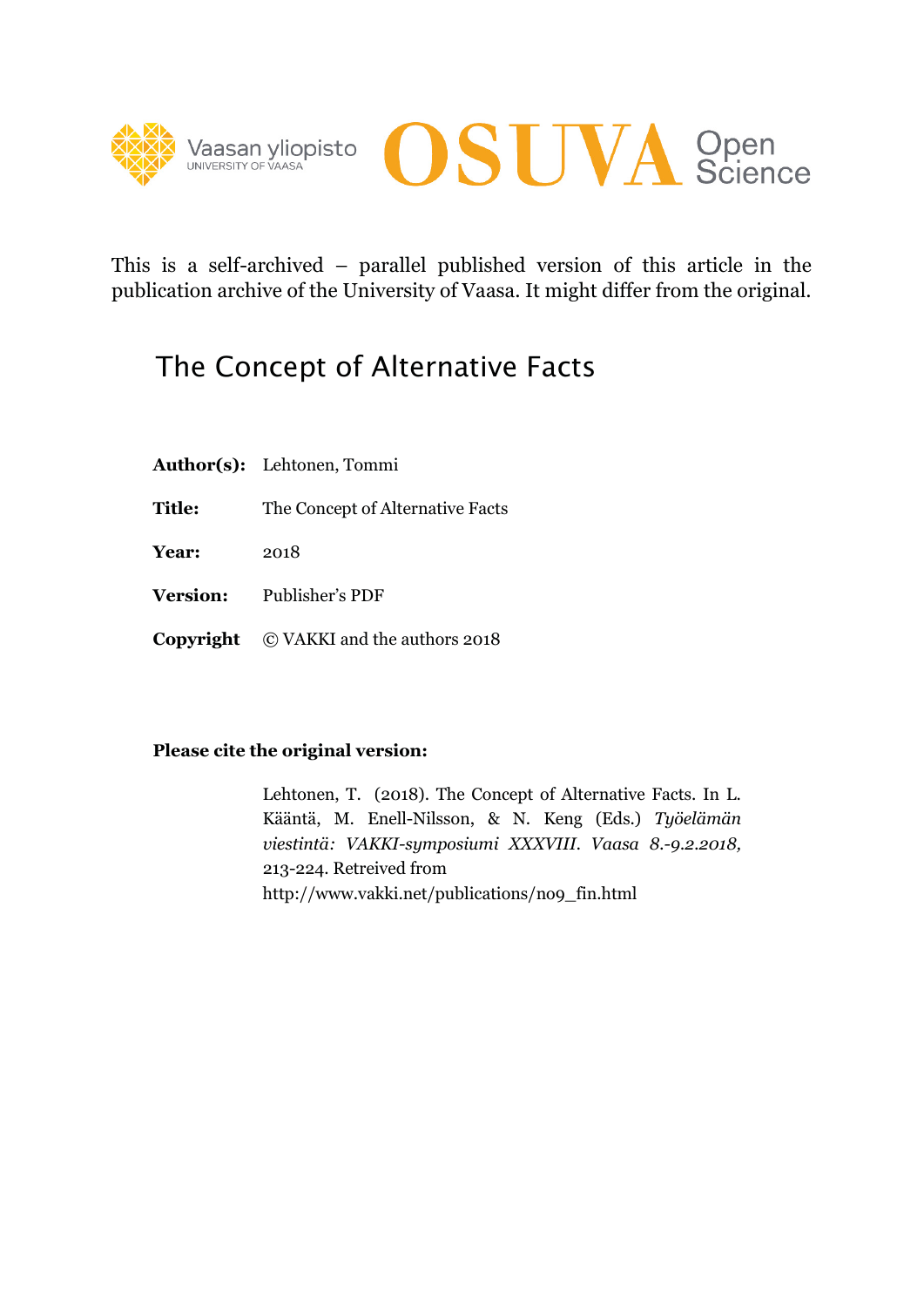## The Concept of Alternative Facts

*Tommi Lehtonen Faculty of Philosophy University of Vaasa* 

*Tässä artikkelissa tehdään selkoa vaihtoehtoisen totuuden käsitteestä. Tulokseksi saadaan vaihtoehtoisen totuuden 18 merkitystä, jotka eivät ole toisiaan poissulkevia vaan osittain päällekkäisiä. Tarkastelu perustuu uutisointeihin, jotka koskevat presidentti Donald Trumpin hallinnon synnyttämää mediakeskustelua vaihtoehtoisista totuuksista, totuuden jälkeisestä ajasta ja valeuutisista. Lisäksi hyödynnetään esimerkkejä kaunokirjallisuudesta (mm. George Orwellin kirja "Vuonna 1984" sekä "Sokeat ja norsu" -kertomus) ja filosofisesta keskustelusta (mm. klassinen tiedon määritelmä, tieto-opillinen relativismi sekä dekonstruktionistinen käsitys kielestä ja totuudesta). Johtopäätöksenä esitetään, että ongelmattomin tapa ymmärtää "vaihtoehtoinen totuus" on liittää se inhimillisen tiedonkyvyn ja -hankinnan näkökulmasidonnaisuuteen. Sen mukaan perusteet jonkin väitteen esittämiselle ovat usein valikoivia ja rajoittavia. Lisäksi sama ilmiö voi näyttäytyä erilaisena riippuen siitä, mikä on tarkastelun fokus ja mitkä ovat tarkastelun välineet. Erilaiset mutta yhteensopivat käsitykset voivat siksi olla toisiaan täydentäviä osatotuuksia pikemmin kuin vaihtoehtoisia totuuksia.* 

**Keywords:** alternative facts, fake news, partial truths, point of view, post-truth

#### **1 Introduction**

This paper analyses, from a philosophical perspective, the concept of "alternative facts". The related concepts of "post-truth" and "fake news" are also discussed, albeit with a lesser focus. The concept of alternative facts is philosophically interesting because it seems to call into question a set of widely accepted, folk-psychological standards of truth and knowledge. These standards include the following: there is only one truth about every single issue and the opposite of truth is not another truth, but falsehood.

The term "alternative facts" can be understood to have at least two principal meanings. First, it can refer to a statement known to be false but deliberately presented as being true, that is, a lie. Second, "alternative facts" can refer to an error or something mistakenly accepted as true. This can be a claim that is possibly true (and there may even be some evidence for its being true) or a claim that could be true, but is not (i.e. a claim that is true in some possible world).

In relation to the latter meaning, the concept of alternative facts could also be favourably interpreted as follows: If a claim and its negation are both equally justified (i.e. there are equally valid reasons or equally strong evidence in support of either claim), they can be understood to express alternative facts. This is, however, a conditional evaluation (i.e.,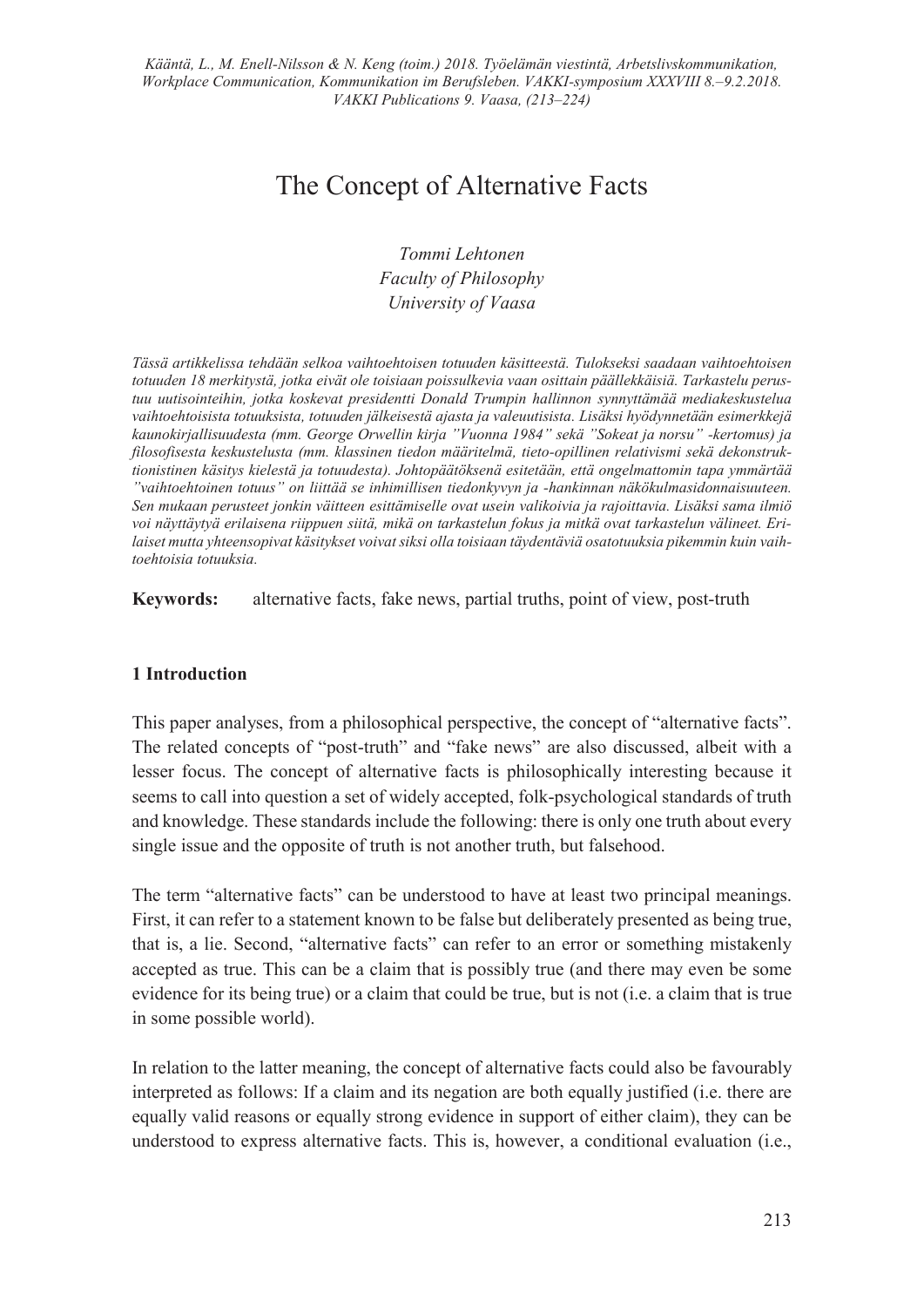the claim and its negation remain alternative possible facts). If new compelling evidence for one claim is found, that claim is said, in the language of epistemic probability, to be more probably true than the other claim. In view of this and other philosophical considerations, the concepts of alternative facts, post-truth and fake news are discussed in this paper.

#### **2 Alternative Facts on Trump's Inauguration**

I am a father of five children who loved to listen to fairy tales and stories. So, you are going to have to excuse me if I start with a reference to a fairy tale. Alternative facts are like the emperor's new clothes. In the so-named story by Hans Christian Andersen, a child expresses what adults also see but what they have declined to believe until then: "The Emperor hasn't got any clothes on!" More generally, the story teaches us to ask in what respect, and to what extent, we are inclined towards self-deception and self-assertion.

Another literary reference is also worth mentioning. In George Orwell's novel *1984*, selfdeception and one's conflicting beliefs are called "doublethink". It is self-deception to see something, but believe against it. For example, it is self-deception to see a major natural disaster (such as climate change) approaching, but to believe that nothing has to be done. Moreover, it is contradictory to believe that something does and does not hold true. For example, it is inconsistent to believe that refugees, even though human beings, do not have human rights. It is said that after Donald Trump's rise to power the interest in Orwell's dystopia increased markedly (*The Guardian*, 24 January 2017). The reason is all too clear: the protagonist of the novel, Winston Smith, is an official of the Ministry of Truth who forges history so as to be pleasing to the powers. The Trump administration is also accused of being guilty of manipulation of the facts.

The term "alternative facts" has been a hot topic in the current presidency of the United States. The phrase was coined by Kellyanne Conway, an advisor to President Trump, during a *Meet the Press* interview in January 2017. In that interview, she defended the former White House press secretary Sean Spicer's statement about the attendance numbers at Trump's inauguration. When challenged during the interview about the statement, Conway said that Spicer was giving "alternative facts" (Fandos 2017). Conway later defended her choice of words, defining alternative facts as "additional facts and alternative information" (Seipel 2017).

In the era of Trump and Brexit, Oxford Dictionaries has declared "post-truth" to be its 2016 international word of the year. It is defined by the dictionary as an adjective "relating to or denoting circumstances in which objective facts are less influential in shaping public opinion than appeals to emotion and personal belief". The editors said that use of the term "post-truth" had increased by around 2,000 % in 2016 compared to the previous year. The spike in usage, it said, is in the context of the referendum to leave the European Union in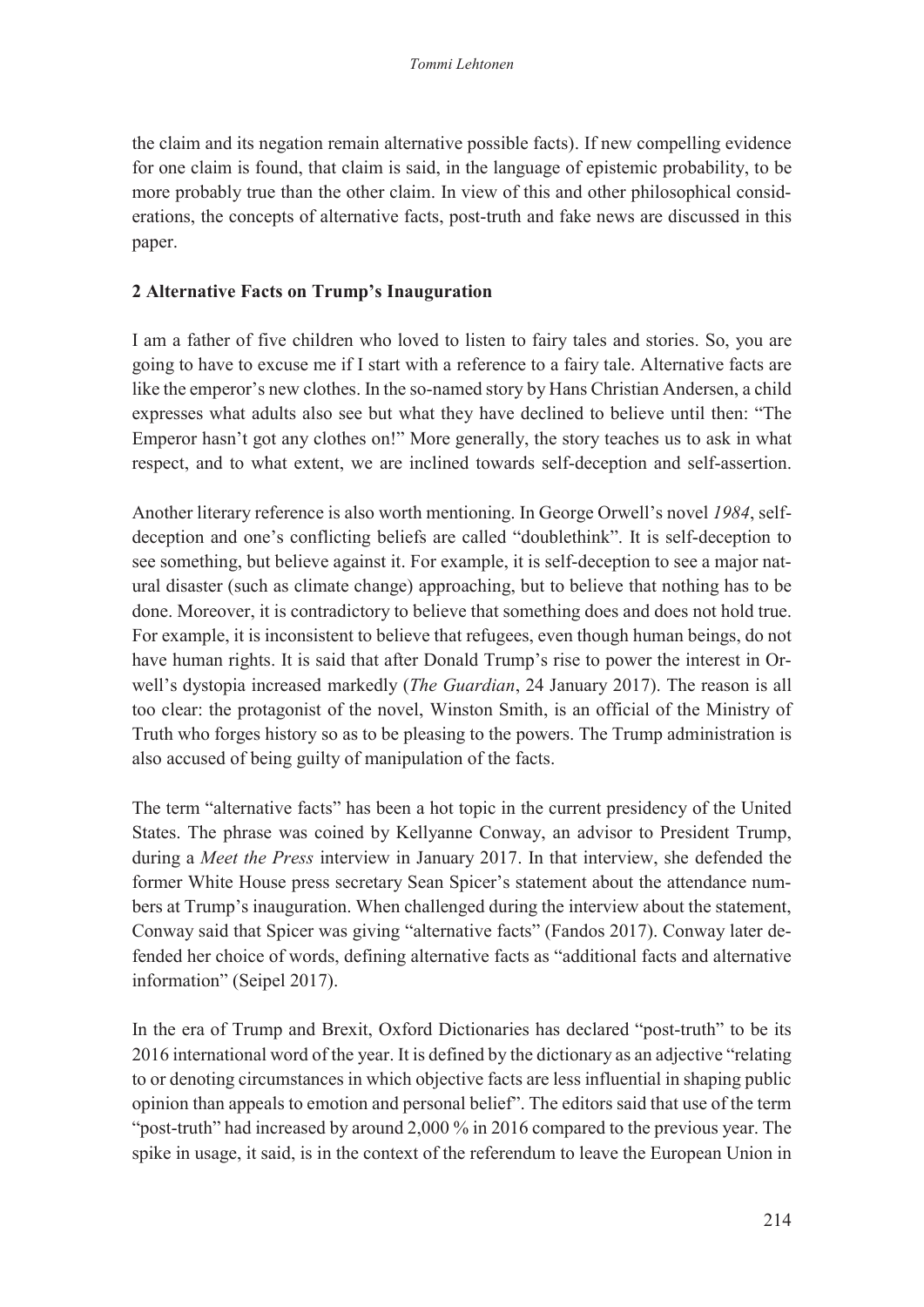the United Kingdom and the presidential election in the United States. Oxford Dictionaries' word of the year is intended to reflect the passing year in language. "Post-truth" has been included in oxforddictionaries.com, and the editors will monitor its future usage to see if it will be included in future editions of the Oxford English Dictionary (*The Guardian*, 15 November 2016).

"Fake news" has acquired a certain legitimacy after being named word of the year 2017 by Collins, following what the dictionary called its "ubiquitous presence" over the preceding 12 months. Collins Dictionary's lexicographers, who monitor the 4.5bn-word Collins corpus, said that usage of the term had increased by 365 % since 2016. The phrase, often capitalised, is frequently a feature of Trump's rhetoric; in the last few months alone, he has tweeted of how "the Fake News is working overtime" in relation to the investigation into Russian interference in the 2016 US presidential election, and of how "Fake News [is] weak!" Trump has used the term frequently, and has claimed to have invented it – "the media is really, the word, one of the greatest of all [the] terms I've come up with, is 'fake' … I guess other people have used it perhaps over the years, but I've never noticed it," he told an interviewer. This etymology was disputed by the dictionary. Collins said that "fake news" started being used in the noughties on US television to describe "false, often sensational, information disseminated under the guise of news reporting". Its usage has climbed since 2015, according to the dictionary, and really took off in 2017, and its ubiquity was acknowledged with a place in the print edition of the *Collins English Dictionary* (*The Guardian*, 2 November 2017).

### **3 Philosophical Remarks on Alternative Facts**

You may tremble out of fear or disgust when you hear about alternative facts and the "post-truth era". You may be afraid that our mutual confidence is crumbling and that lying is becoming commonplace. You may also hate liars earning unmerited favour and society becoming morally debased. Despite this emotional unattractiveness, the concept of alternative facts also has some more tolerable uses. One of them is legal: "alternative facts" is a term used in law to describe inconsistent sets of facts put forth by the same party in court. What is presupposed in such cases is that there is plausible evidence to support different alternatives. The term "alternative facts" is also used to describe competing facts for the two sides of the case (*Dictionary of Law*).

Even if the term "alternative facts" is not an established philosophical concept, it has been used (right or wrong) to characterize certain epistemological tenets of deconstructionism, a 20th-century school of philosophy initiated by Jacques Derrida in the 1960s. Deconstructionism is a theory in literary criticism that exposes contextual limitations of traditional concepts of certainty, identity and truth. Moreover, deconstructionism asserts that words can only refer to other words and not to a reality independent of our thinking about it (Jones & Fogelin 1997: 516-517, 519). Deconstructionism also attempts to demonstrate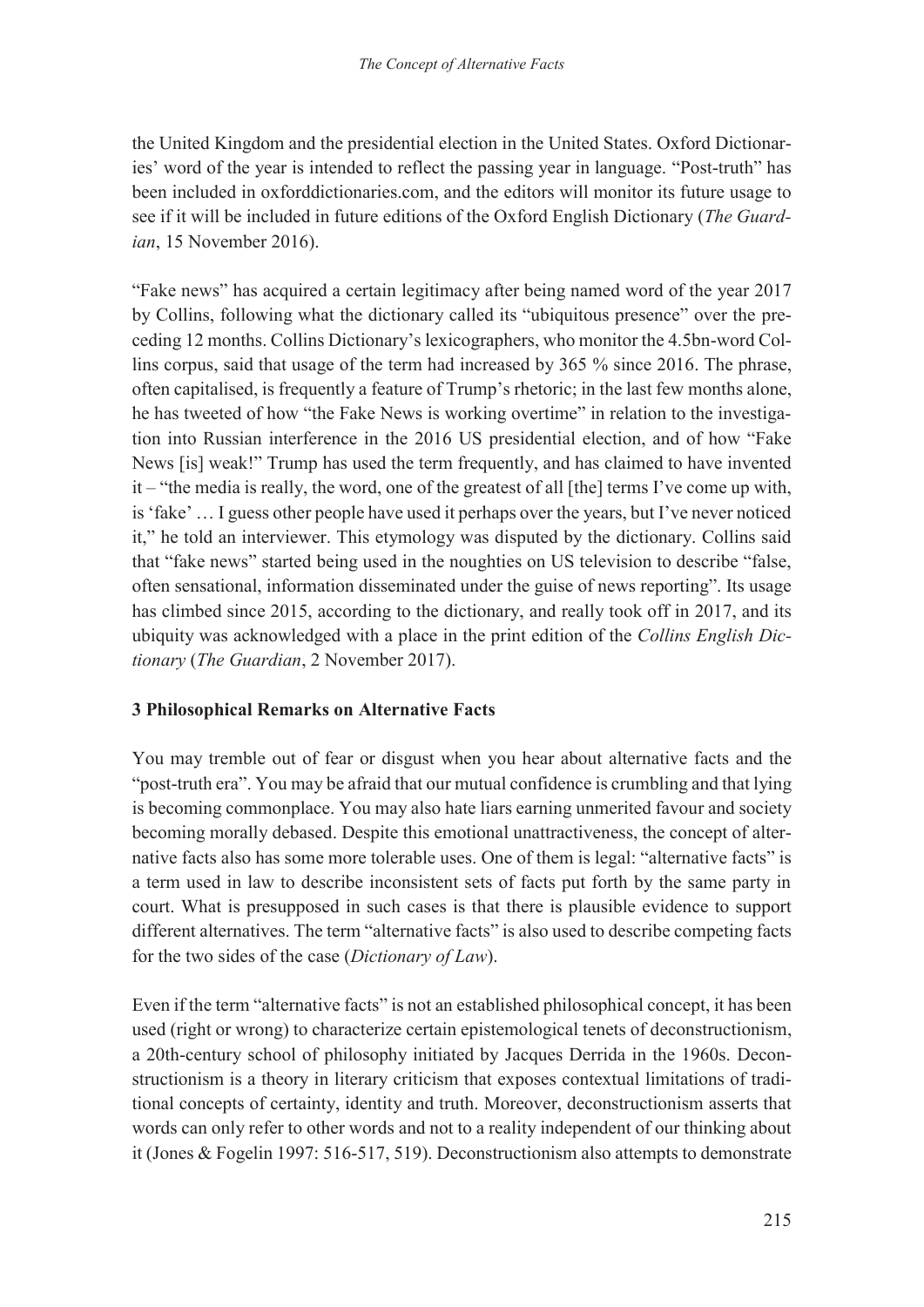how statements in any text subvert their own meanings. Especially in the context of deconstructionism and postmodernism, one can be afraid that the beast of relativism lurks behind the idea of alternative facts – or so it is assumed. However, a closer look reveals that the relativism charge against deconstructionism is unwarranted and distorts the nature of the project. Derrida (1999) argued against relativism, basically using the same argument as below. A less biased account of Derrida's philosophy of language could possibly hold that exposing conceptual limitations is a way of introducing alternative facts. Radical relativists, for their part, are much more straightforward in their approach. They say that all values and beliefs are relative, except relativism itself which is unconditionally true. This claim reveals the inherent contradiction in radical relativism. The claim also reveals that there is value relativism and epistemic relativism, among other forms of relativism. Plato's *Theaetetus* dialogue includes a well-known definition of knowledge: "Knowledge [is] true opinion accompanied by reason"  $(201c-d)$ . This definition is better known in the form "knowledge is justified true belief". It does not follow from the classical definition of knowledge as such that alternative facts would be conceptually impossible. However, that conclusion follows from these additional assumptions that were already mentioned in the introduction:

- 1. There is only one truth about every single issue.
- 2. The opposite of truth is not another truth, but falsehood.

According to the first assumption, no alternative facts or truths exist. According to the second assumption, there are various falsehoods: first, the contradictory opposite of a truth and, second, an inexhaustible set of contrary opposites of a truth. Contradictory opposites cannot be simultaneously true and cannot be simultaneously false, whereas contrary opposites cannot be simultaneously true. For example, white and non-white are contradictory opposites. Therefore, anything is either totally white or not totally white and nothing totally white can simultaneously be totally not-white. Examples of contrary opposites, in turn, are white, black, red, blue, yellow and all different colours. Accordingly, if something is totally white, it cannot simultaneously be totally black, but if totally repainted for example in blue, it is then both not-white and not-black. As stated, it follows from the above assumptions 1 and 2 that there are no alternative facts. Instead, there is an infinite set of truths or true sentences and an infinite set of falsehoods including both the contradictory and contrary opposites to truths.

As mentioned in the introduction, the concept of alternative facts can also be understood to be about the probability of a claim and its opposite. A concrete example of this is a weather forecast that predicts a 50 % chance of rain. Thus, it is equally probable that there will be no rain. Raining and not raining are alternative possibilities in terms of equal probabilities. The future will show which prediction is more reliable.

It is said that Mr. Trump considers climate change as a Chinese hoax and sees his own view as an alternative fact. He let people understand that researchers of climate change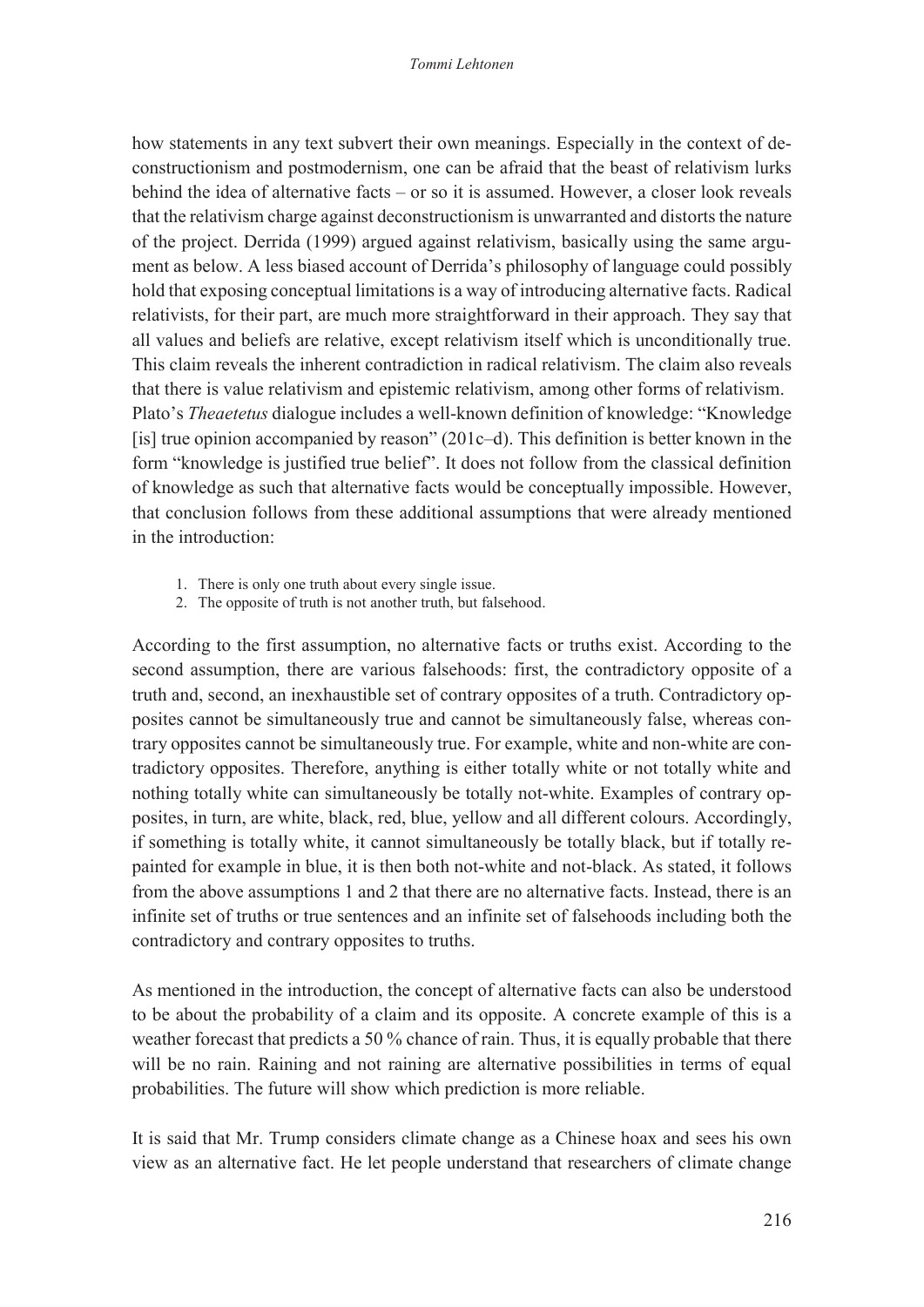are wrong. He also seems to assume that a claim can possibly be paraded as true if there are at least a handful of persons (or self-proclaimed "experts") who support it. Thus, Mr. Trump allows testimony to be a source of knowledge, and in this he is basically doing the right thing, or at least not automatically the wrong thing. This does not mean, however, that Mr. Trump (or anyone for that matter) is doing the right thing by soliciting inexpert authority or ideologically-bound advice. He should be more careful in the choice of experts to whom he listens. According to climate sceptics, researchers are wrong because they interpret their observations in a wrong way, exaggerating risks and gloomy prospects. Mr. Trump shares this view and underestimates the value and reliability of scientific research. However, in light of scientific knowledge, denying climate change is as far from the truth as the east is from the west. Mr. Trump shows opportunism because he also makes a clear-cut distinction between truth and falsity when it serves his own goals. This becomes clear in his criticism of fake news that is, in reality, facts that put his own words and politics in a questionable light.

#### **4 Different Points of View**

Based on what I have presented so far, the concept of alternative facts is at least dubious. If the "dung heap of alternative facts" is turned really hard, can something valuable be found? What comes up is the following. The most plausible way to understand alternative facts is to take it to refer to different points of view and different perspectival views. If perspectives yield alternative facts, these facts are objective correlates to the points of view. Thus, along these lines, alternative facts are not thought to be subjective.

Though the term "point of view" is used in everyday language and in science, its meaning remains ambiguous and unspecific. In its most concrete sense, "point of view" refers to the physical, spatial, and temporal position from which something is seen or viewed. Figuratively, it refers to the perspective from which a subject or event is perceived or a story narrated. This figurative meaning is closely related to another meaning, for a point of view can also refer to a person's state of mind or opinion. It has been suggested that there is at least one common feature in the different uses of the expression "from x's point of view". The expression indicates that the grounds for stating the sentence that follows are somehow restrictive and limiting. Therefore, if a statement is made from a certain point of view, then the implication is that not everything has been taken into account or not all relevant possibilities have been considered, and that only some of the aspects of an object are selected, depending on interests, aims, values, background assumptions, and so on. Thus, a selective mechanism is associated with a point of view. For this reason, it can be said that "from x's point of view" is, in a sense, an antonym for "absolutely" or "thoroughly" (except when x is a dogmatic authority addressing a believer) (Hautamäki 1986: 63, 65; Lehtonen 2011: 237).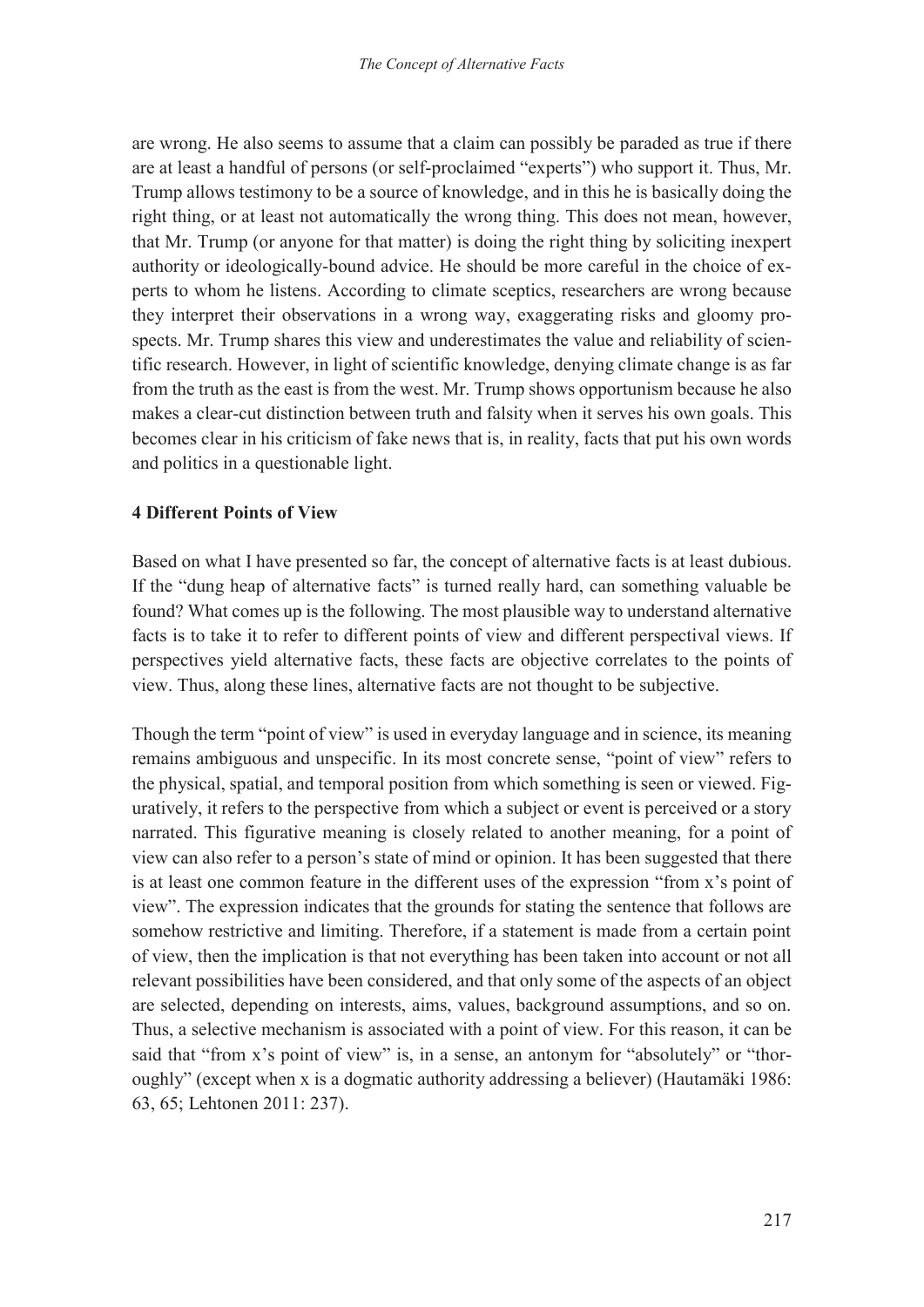One of the best-known demonstrations of different points of view is the story about the blind men and an elephant. The story is originally from *Udâna*, part of the Pali Canon of Theravada Buddhism, dated to about the mid-1st millennium BCE. The story illustrates how knowledge acquisition is dependent upon one's point of view. The story also teaches that the limitations of a point of view can easily lead to misunderstandings, mistakes of scale and excessive simplification. The story goes like this:

Once there was a certain king who said to a certain man, "Gather together all the people who have been blind from birth." "As you say, your majesty", the man replied and, rounding up all the people who had been blind from birth, he went to the king and said, "Your majesty, the people who have been blind from birth have been gathered together". "Very well then, show the blind people an elephant". To some of the blind people he showed the head of the elephant, saying, "This, blind people, is what an elephant is like". To some of them he showed an ear of the elephant, saying, "This, blind people, is what an elephant is like". To some of them he showed a tusk … the trunk … the body … a foot … the hindquarters … the tail … the tuft at the end of the tail, saying, "This, blind people, is what an elephant is like."

Then, the man went to the king and said, "Your majesty, the blind people have seen the elephant. May your majesty do what you think it is now time to do". Then the king went to the blind people and asked them, "Blind people, what the elephant is like."

The blind people who had been shown the head of the elephant replied, "The elephant, your majesty, is just like a water jar". Those who had been shown the ear of the elephant replied, "The elephant, your majesty, is just like a winnowing basket". Those who had been shown the tusk of the elephant replied, "The elephant, your majesty, is just like an iron rod". Those who had been shown the trunk of the elephant replied, "The elephant, your majesty, is just like the pole of a plow". Those who had been shown the body of the elephant replied, "The elephant, your majesty, is just like a granary". Those who had been shown the foot of the elephant replied, "The elephant, your majesty, is just like a post". Those who had been shown the hindquarters of the elephant replied, "The elephant, your majesty, is just like a mortar". Those who had been shown the tail of the elephant replied, "The elephant, your majesty, is just like a pestle". Those who had been shown the tuft at the end of the tail of the elephant replied, "The elephant, your majesty, is just like a broom." Saying, "The elephant is like this, it's not like that. The elephant's not like that, it's like this", they struck one another with their fists. That gratified the king. (*Udâna* VI.4).

What this story teaches us can be summarized as follows: Our point of view is always limited and the same phenomenon can appear differently depending on what the focus of examination is and what the tools of examination are. Different but compatible views can therefore be "partial truth-claims", complementing each other, rather than "alternative facts". Moreover, people who see only one side of things are apt to engage in quarrels and disputes.

#### **5 Other Meanings of "Alternative Facts"**

In another sense, "alternative facts" can refer to what are called "white lies". A muchused example of a "white lie" is related to the question of whether the truth should always be told (whatever the cost) to a terminally ill patient. Depending on the person and situation, we may have a strong desire and need to tell an "alternative fact" – for example, that "there is always hope" or that "miracles can happen". Such selected facts, "white lies",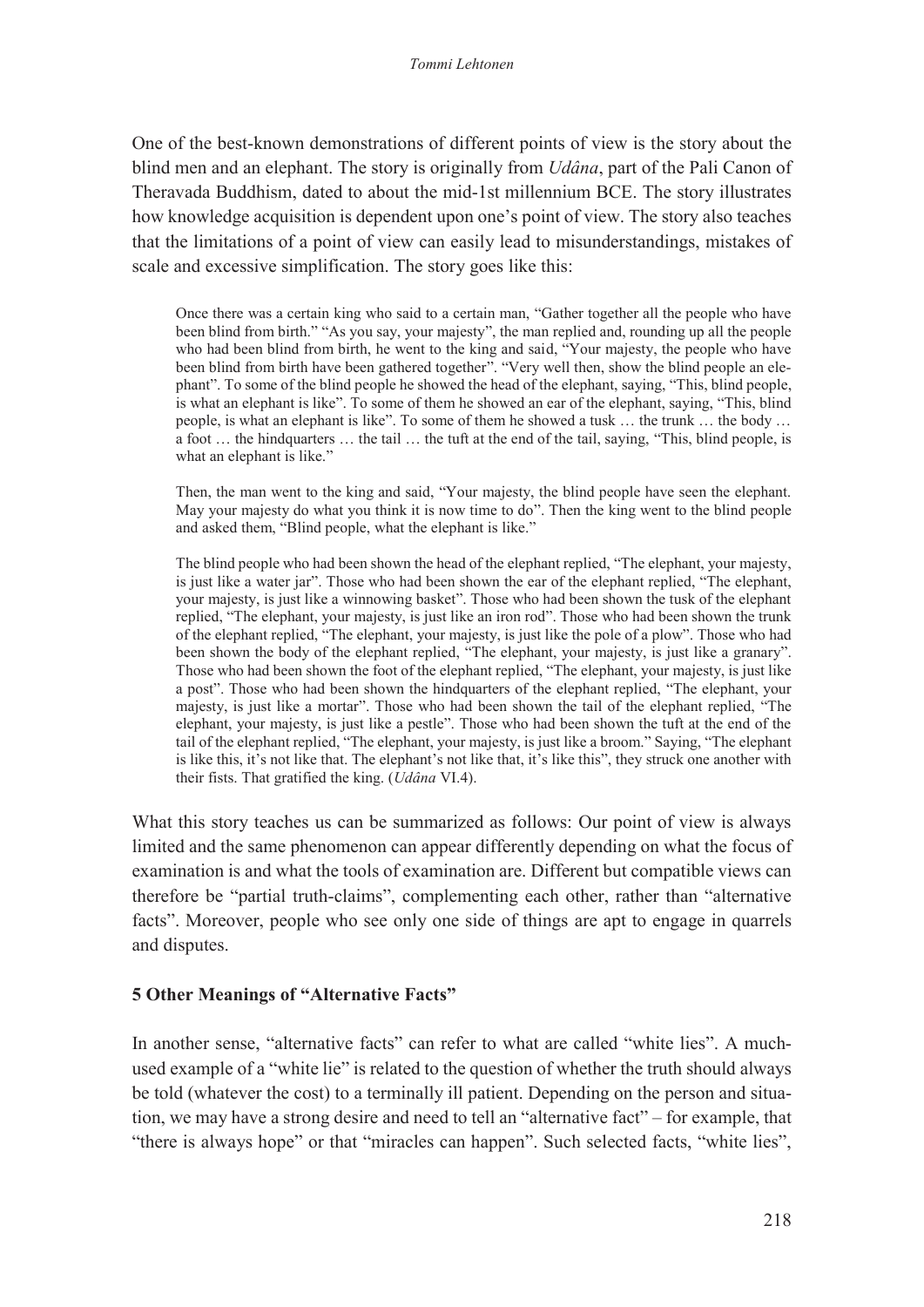cannot be condemned outright because they are intended for encouragement or consolation of the patient or are presented due to one's own anxiety or helplessness. Such "white lies" are human. However, it is very problematic if the president of a superpower advances alternative facts and goes against the scientific community. Such "alternative facts" deserve to be revealed to be what they really are which is evasive lies. Thus, Trump's "alternative facts" do not ultimately appear to be white lies – rather, they are deliberate deceptions designed to proselytize ideologically sympathetic voters.

In mathematics as well as in more inexact sciences, the correct result can be achieved in several ways like in the equations  $2 + 2 = 4$  and  $2 \times 2 = 4$ . In such cases, it is not question of giving alternative facts but different ways or methods to achieve the same results. In the social sciences and the humanities, scholars study entities and events that are, in a certain sense, created rather than found. Examples of such created systems are society, money and marriage. These entities can be conceptualized and defined in different ways. For example, different concepts of a society can be constructed based on the ideals of socialism and the ideals of neoliberalism. Another example is the Western view of society and the Islamic view of society. It is unclear to what extent these different views of society speak about the same thing, because the norms and assumptions behind these views are so different from each other. However, it is not necessary to think that different views of society are about alternative facts. Rather, it is more plausible and informative to say that different views of society represent and endorse different and even conflicting values and ideals, ideologies and political objectives.

Scholars of the humanities often consider truth as an intricate and complex attribute. Let us take the quality of social and healthcare services as an example. Even though experiencing such a quality is a very subjective issue, authorities in many countries have tried to define certain criteria for measuring the quality of social and healthcare services. Accordingly, the following question is often presented: based on whose criteria, or from whose point of view, should the quality of social and healthcare services be defined? One can maintain that the "experienced truth" of an individual (be he or she a sick child, an old man or the mother of a big family) is also a truth, even if it is strongly bound to person, time and place. At least part of these views that are different in terms of points of view seems to belong to the group that can be called "partial truths". For example, different individuals' personal experiences about the quality of social and healthcare services can be taken as partial truths. The story about the blind men and an elephant can also be understood to illustrate "partial truth-claims".

Opinions regarding the right amount of public debt are perhaps an even more complex example of "contingent truths". First, these opinions are related to decision-making in the face of uncertainty. We do not know all the factors that will affect the results of different public debt resolutions or, at least, we are not certain what values the different social, economic and political variables that influence the need for public debt will assume in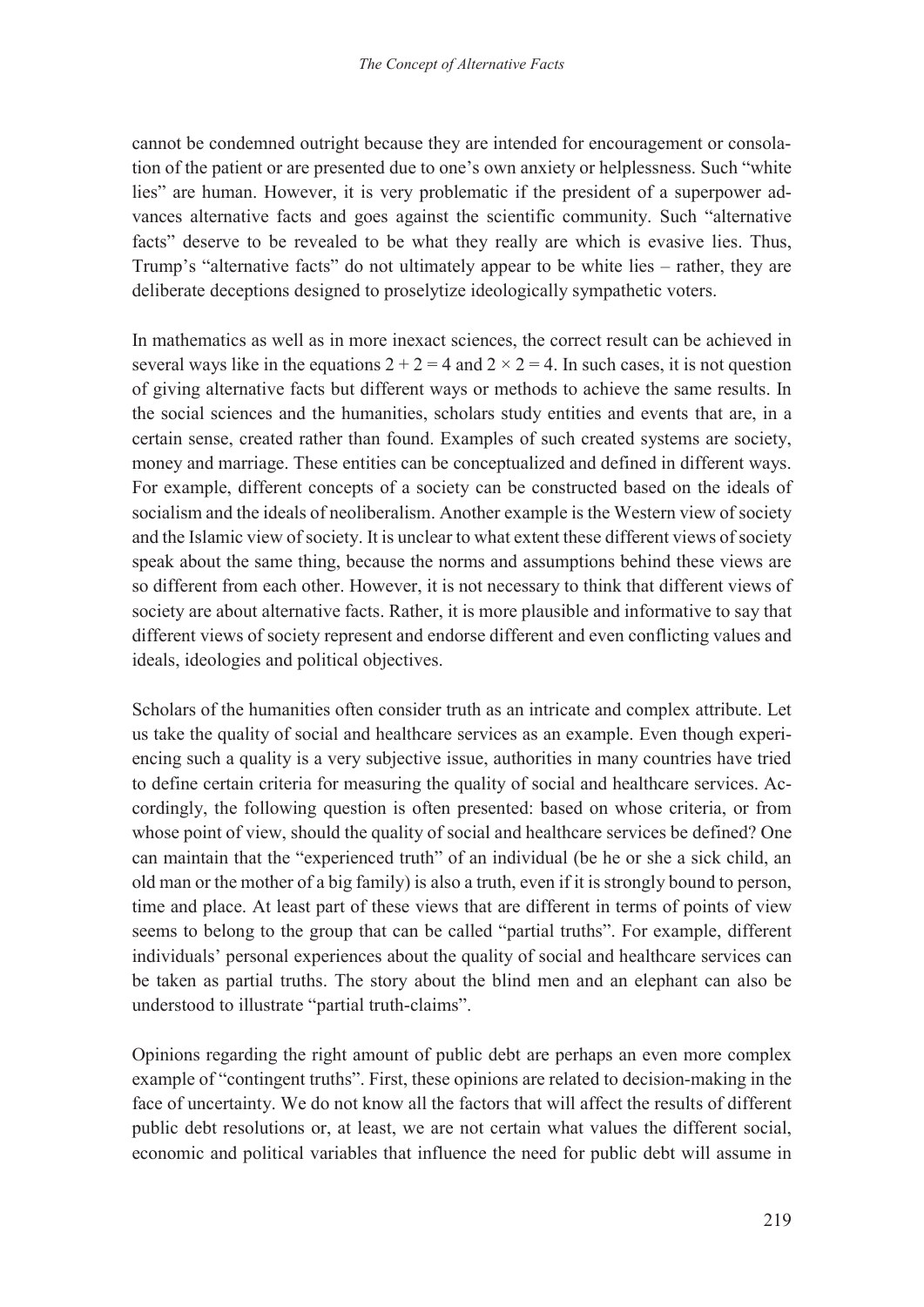future. One can say that in this kind of situation, different prognoses are the best we can have. The issue becomes even more complex because people can become aware of the prognoses that concern their actions and under the influence of this awareness they can decide to act against the prognoses. One could say that in these cases "truth" is created and not found.

The social sciences are not fertile ground for producing truth if we think that truth is an easily findable entity. Social scientists produce views for which various assumptions form the bases. If the same assumptions are shared by different persons, nothing in principle prevents them from coming to the same result. However, assumptions are often not the same and so it is logical that, for example, the state debt is an issue for one person but not necessarily for another person. Both persons may be right, as far as their different assumptions are taken into consideration in evaluation. There is no one truth about the debt. Neither view is an "alternative fact" in the sense of a statement known to be false but deliberately presented as being true and so neither person is lying.

#### **6 Alternative Facts and Different Theories of Truth**

The above-presented cases and interpretations of alternative facts dovetail nicely with what is called the coherence theory of truth. According to that theory, if it is necessary to speak about truth at all, the term refers to the coherence or compatibility of a claim with other claims (that are considered to be true or assumed to be rational). Very different views about public debt can all be internally coherent. As desirable as it may seem, the coherence theory does have the disadvantage of requiring a concept of the whole which in the case of public debt, would need to be reached through both empirical evidence and consensus politics, before recommending a decision. Note also that the fairy tale of the emperor's new clothes is also coherent, even if fictional.

However, outcomes other than consistency and compatibility are also longed for from scientific research. In science, empirical evidence as well as practical functionality and applicability play a central role as the criteria for truth. One can say that speaking about alternative facts matches better with the coherence theory of truth than the correspondence theory of truth. According to the latter, truth is about the correspondence of a claim (view, theory) with reality (Audi 1998: 246–250). The advocates of the correspondence theory should concentrate on evaluating their basic assumptions and especially whether there is empirical evidence in support of them. It can be the case that we have convincing evidence both for increasing the public debt and decreasing the debt. A further question is: What is the reason for this? Are there factors in the total context of debt such that they should be particularly taken into account before recommending increasing or decreasing the debt?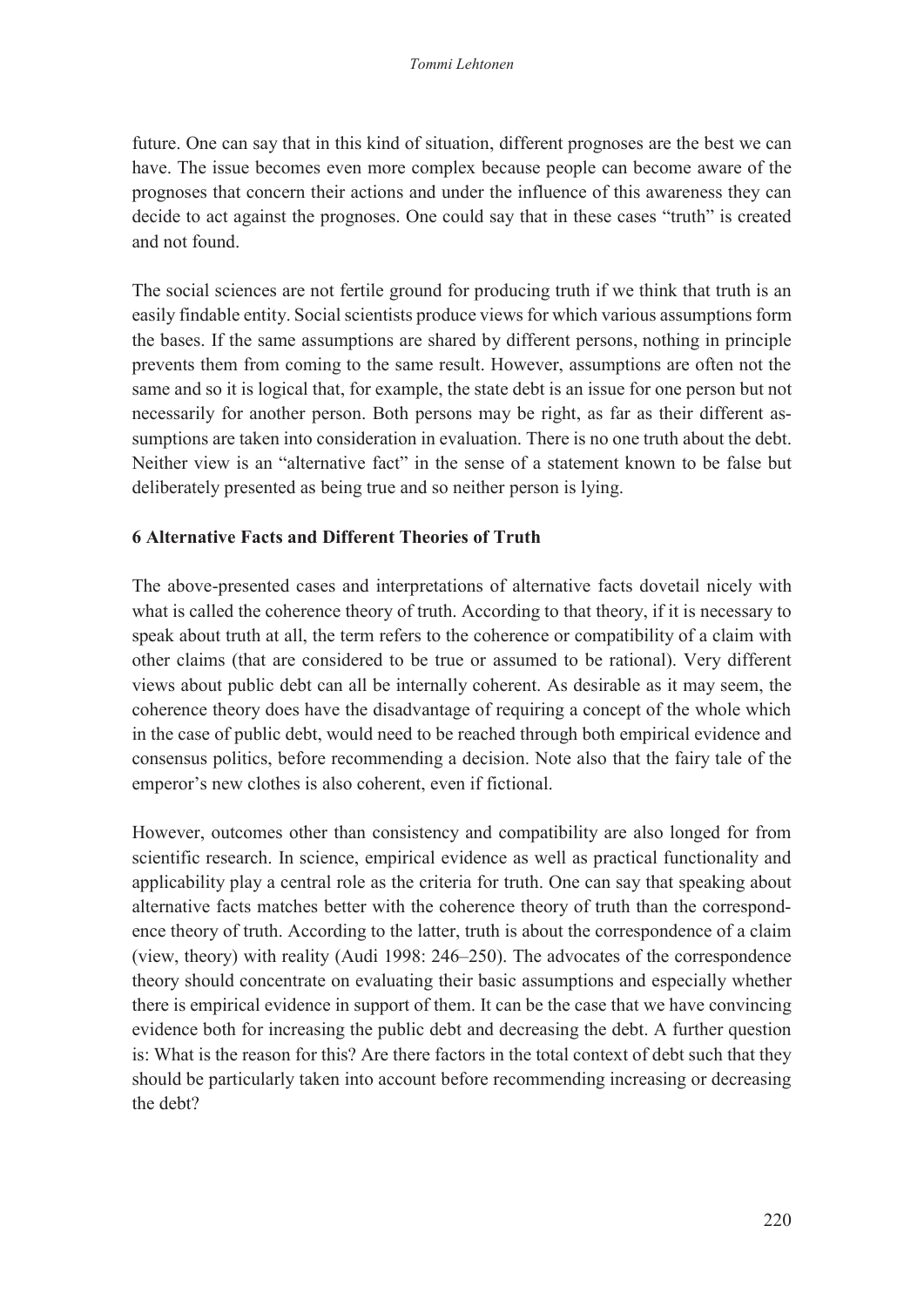As has been seen, the concept of alternative facts was launched, in a way, by the Trump administration, relating to the blatant lie regarding the turnout for the presidential inauguration. In that case, alternative facts were relatively easy to be shown to be false. The difference is not necessarily so clear in more interesting and practically relevant cases. Politically delicate issues in the social sciences, as well as in the mass and social media, are inevitably value-bound and often there is also uncertainty regarding how empirical evidence available in such issues should be interpreted. As already noted, an example of a politically delicate issue is public-sector debt. Fully rational and convincing arguments can be presented both for and against the view that public debt should be increased, and the same is true of its opposite, namely, the view that public debt should be decreased. At issue here is from whose perspective the question of public debt is considered: from the point of view of creditors or debtors, the poor or the rich, the young or the old, or from the point of view of future generations?

However, if we would consider this issue from the vantage point of a hypothetical average consumer, the issue still would not be clear. Moreover, the matter depends, for sure, on the starting points – what the expected economic increase is or the starting level of debt is, and so on and so forth. If there is a true belief regarding the debt issue, there are also possible false beliefs regarding the same issue. However, I do not believe that we have a waterproof way to show – based on scientific argumentation – whether, for example, Finland should increase or decrease public-sector debt. Opinions regarding the debt issue that are more or less well-grounded can and should be presented. However, the real point is the fact that even if we can conceptually distinguish between this kind of relativism and alternative facts as a pure lie, the distinction is more difficult to be done in practice. One should almost be able to say in what sense a person thinks of something – whether it is a logical consequence based on his or her analysis and values or whether it is a kind of opportunistic promotion of one's own good. One can be quite pessimistic about the ability of outsiders to make this distinction.

In mathematics, it can be said that an alternative truth is the second solution of a quadratic equation (or similar polynomial function).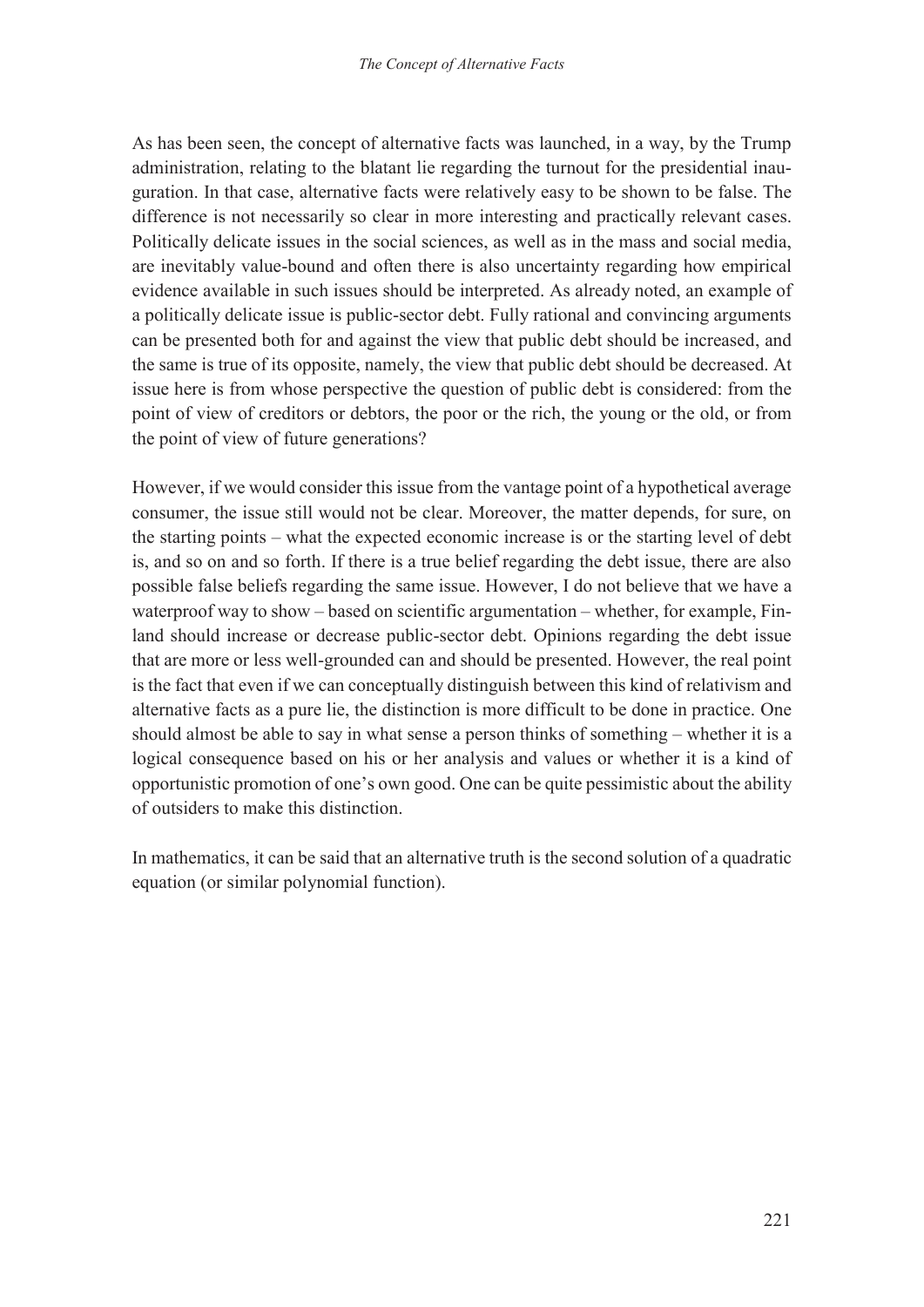

**Figure 1.** The path of a football as an example of a quadratic equation. The figure is published with permission from the author, Ilari Lehtonen.

As is evident in Figure 1, the question When does *v* equal zero? has two equally valid answers. Both are alternative facts. Of course, these answers are contextual. In the above two-dimensional example, these answers are dependent on the value of *x*. Hence, the two alternative facts can only be considered as such when the question is framed by a certain level of generality. There are two solutions to the question When does *y* equal zero?, but there is only one when the value of *x* is specified. This implies that alternative facts or pluralism of truth, for that matter, is an illusion created by the fact that there is an infinite number of ways to describe the same things, which are themselves produced by the human mind. Thus, ultimately, there are no alternative facts. Instead, there are various descriptions of truths and falsehoods made from different points of view (as the story about the blind men and an elephant illustrates). However, the fabrication and use of alternative facts to spread falsehoods remains a danger.

One can even say that if alternative facts existed there could be no common physical universe and solipsism, that is, the belief that one's own self is all that exists, would be confirmed. According to metaphysical realism, there is an extremely large but discrete number of real occurrences proceeding in a time-dependent fashion in the world outside our minds. If this were not true, descriptions such as "A cat is on a mat", "The cat is grey and furry" and "The walls of the room where the cat is are grey too" would not be communicable, since no similarities between them could exist. If no common, mind- and language-independent reality exists, isomorphism between language and reality would be necessarily impossible. However, since truth is context-dependent, as remarked above, and no two observers are able to occupy exactly the same context, our descriptions of truth must only use non-specific terminology that acknowledges our incapacity to perceive absolute solutions and points of view. We can also clarify this by paying attention to the difference between two-value logic and fuzzy logic. In two-value logic, a sentence can have only one or the other truth-value: true or false. In fuzzy logic, the truth-value is somewhere between zero ("certainly false") and one ("certainly true"). As an analogy,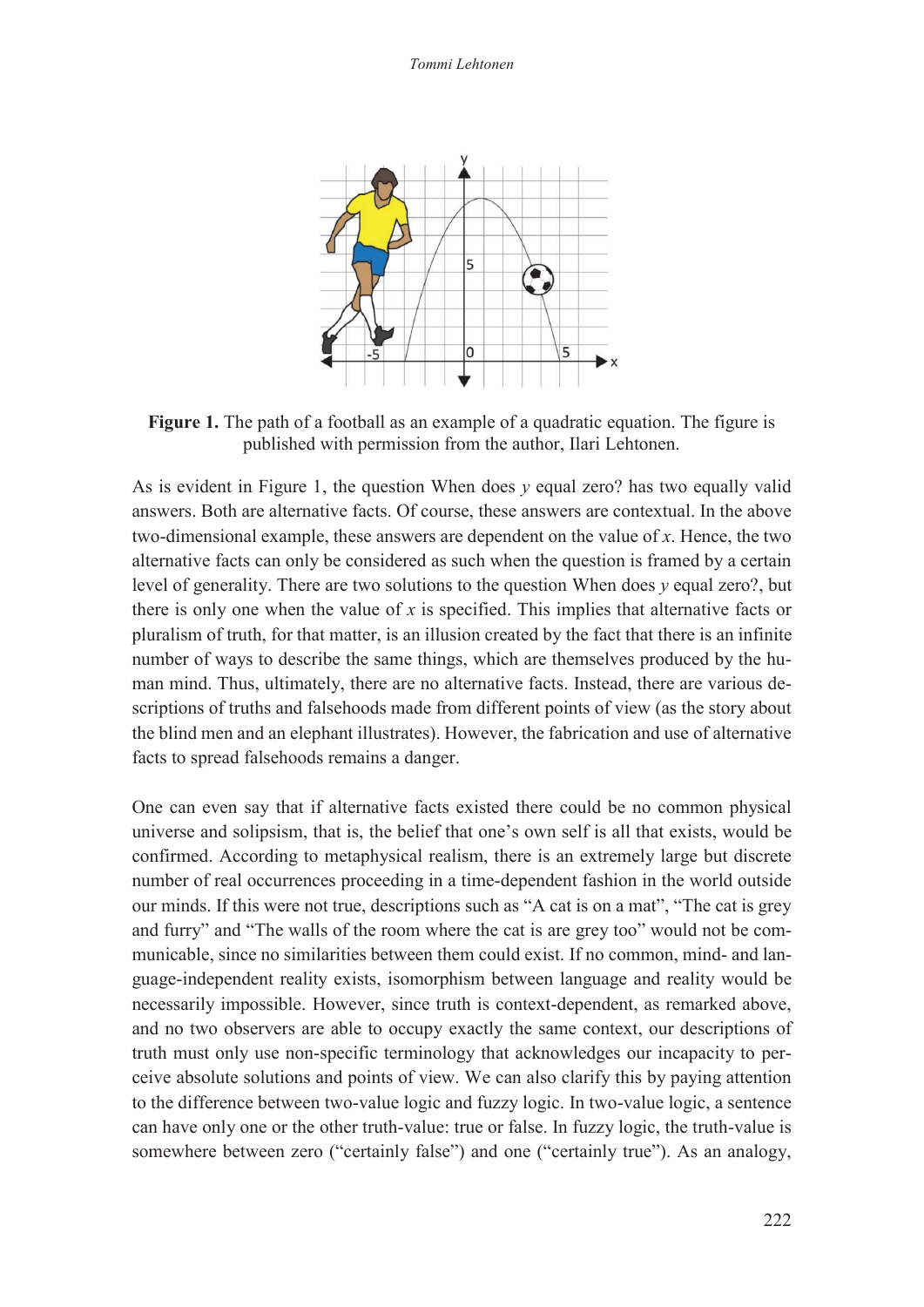there can be a situation in which it neither rains nor fails to rain, but is something inbetween: thus misty. Hence, it seems that "alternative facts" fit better to fuzzy logic than two-value logic.

Finally, alternative facts can also be understood to refer to different paradigms or conceptual frameworks. The difference between two or more views, even in science, can be very small, but the difference may imply an entire shift in a belief system such as seems to be the case in the discussion between climate scientists and climate change sceptics. In that discussion, a crucial difference between parties may lie in what sort of evidence is taken into account, and how it is assimilated.

#### **7 Conclusion**

I have tried to favourably examine the concept of alternative facts. As a result of the study, a rich catch has been taken. I have found 18 meanings of alternative facts. These meanings are partly overlapping and not exclusive. They are as follows:

- 1. A lie deliberately presented as being true
- 2. An error or something mistakenly accepted as true
- 3. A claim and its negation that are both supported by equally strong evidence or equally valid reasoning
- 4. The equal probability of a claim and its opposite
- 5. "Doublethink" or self-deception by conflicting beliefs (Orwell's *1984*)
- 6. "Additional facts and alternative information" (Kellyanne Conway)
- 7. Inconsistent sets of facts put forth by the same party in court, or competing facts for the two sides of the case
- 8. An implication of a deconstructionist view of truth and language according to which words can only refer to other words and not to a reality independent of our thinking about it
- 9. Relativism claiming that everything is relative
- 10. Different points of view and different perspectival views
- 11. "Partial truths" that complement each other
- 12. The experienced truth of an individual
- 13. "White lies"
- 14. Different ways to achieve the same results (e.g.  $2 + 2 = 2 \times 2$ )
- 15. The fact that "truth" is created rather than found
- 16. The second solution of a quadratic equation or similar polynomial function
- 17. Fuzzy situations (e.g. neither rains nor fails to rain, but is something in between)
- 18. Different paradigms or conceptual frameworks

It seems to me that meanings 10, 11 and 12 that refer to the perspectiveness of human cognitive ability and knowledge acquisition are epistemically the most fruitful understandings of the concept of alternative facts. Those understandings highlight that the grounds for stating a claim are often selective and restrictive and that the same phenomenon can appear differently depending on what the focus of examination is and what the tools of examination are. Different but compatible views can therefore be "partial truths", complementing each other.